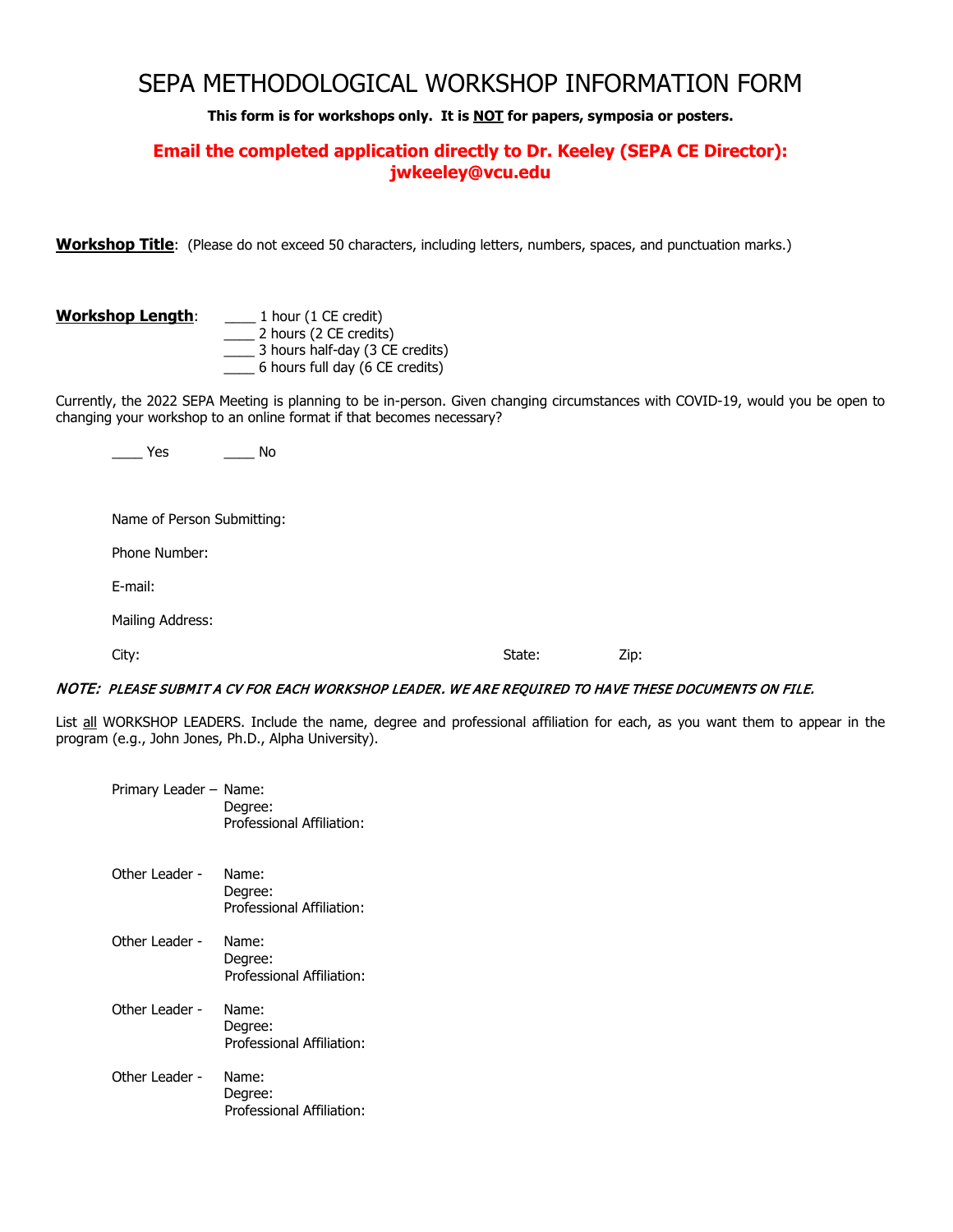Describe previous experience as workshop leaders (for each leader) and any special qualifications on the subject matter. Has proposed workshop been presented before?

Submit WORKSHOP DESCRIPTION as you wish it to appear in SEPA program (50-100 words). Include purpose of the workshop, goals, instructional approach to be used (experiential, didactic, cases), and a description of handouts or instructional materials to be used.

List LEARNING OUTCOMES for the workshop (at least four). Please read instructions at the end of this document before writing your learning outcome statements.

Describe how the content of your workshop will build upon the foundation of doctoral level education in psychology. In other words, justify that the content of your workshop is appropriate for continuing education.

How would you classify the content level of your presentation (please select one)?

Introductory The Intermediate and Advanced Advanced Entropy and Advanced Entropy and Advanced Entropy and Advanced

Describe the TARGET POPULATION of this workshop by indicating the background training, skill level or experience necessary for participants (i.e., any specific requirements participants must have to enroll, Doctoral only, graduate students, or open to all).

If your workshop is accepted, and you would allow graduate student participation without faculty member endorsement of the student, please check here.

#### **Curriculum Content Checklist**

Complete the following checklist to help us evaluate the appeal and quality of the content of your proposed workshop and its relevance to psychological practice, education, and science. As your program must be based on a methodological, theoretical, research, or practice knowledge base, please indicate which of the following APA criteria best matches your content and give a brief reason or illustration. Use additional pages if necessary.

Program content has obtained credibility, as demonstrated by the involvement of the broader psychological practice, education, and science communities in studying or applying the findings, procedures, practices, or theoretical concepts.

Program content has been studied according to established procedures of scientific scrutiny that can be reasonably relied upon.

Program content has peer reviewed, published support beyond those publications and other types of communications devoted primarily to the promotion of the approach.

Program content is related to ethical, legal, statutory or regulatory policies, guidelines, and standards that impact psychology.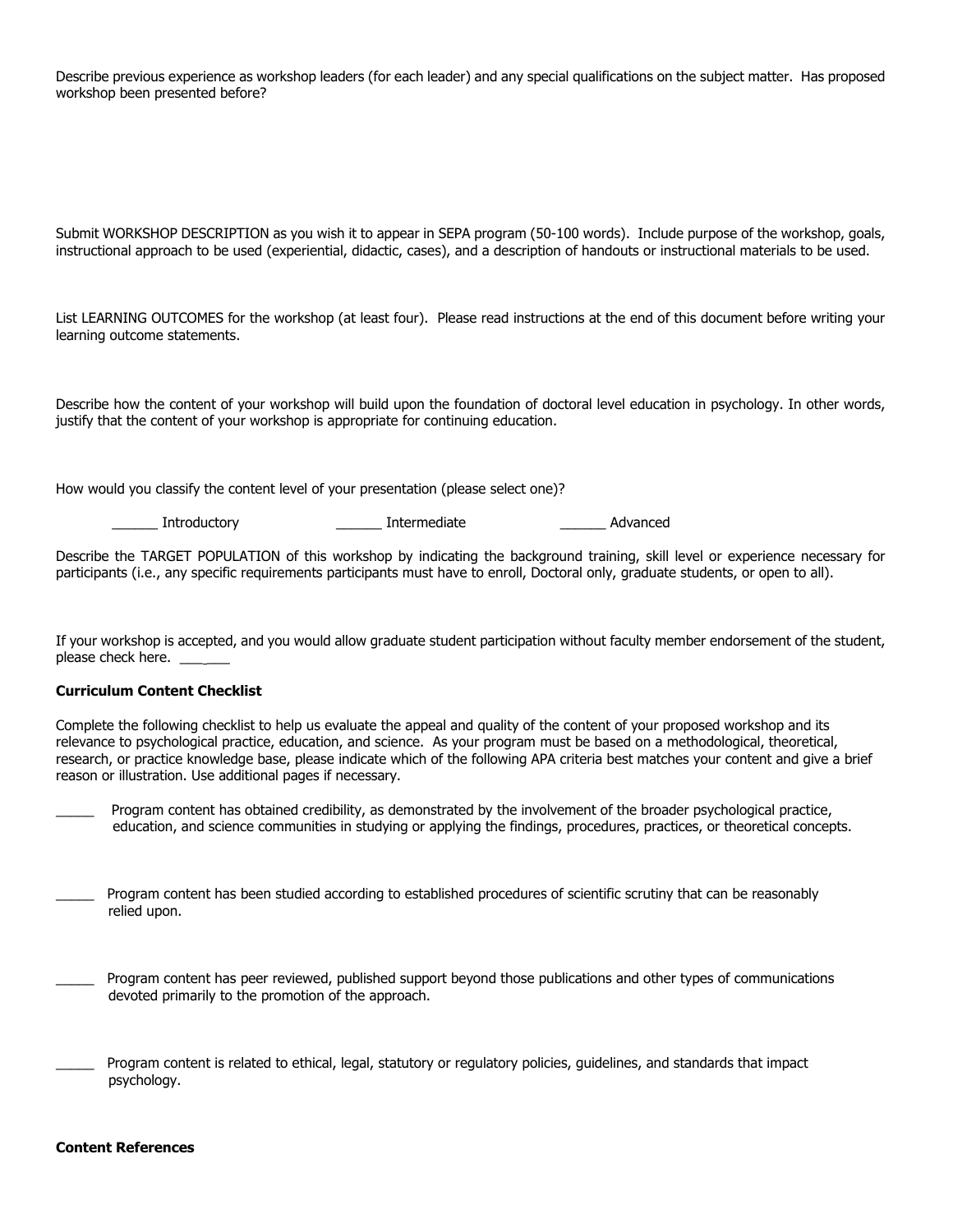Please provide relevant references, or up to 5 representative citations (where applicable), concerning your program content. Use additional pages if necessary.

#### **AUDIOVISUAL NEEDS:** (Check all that you require for your presentation.)

NOTE: Wireless internet access is typically NOT available in the meeting rooms. Please plan accordingly.

- Overhead projector (for transparencies, NOT for PowerPoint)
- Laptop and LCD projector
- \_\_\_\_ Computer speakers
- Flip chart
- \_\_\_\_\_\_ Screen only
- None needed

Special ROOM REQUIREMENTS, if any (size, set-up, etc.):

# **Email this document directly to Dr. Keeley (jwkeeley@vcu.edu). Do NOT upload to the Electronic Submission System (ESS).**

#### **For questions, contact**:

Jared Keeley, PhD PO Box 842018 Department of Psychology Virginia Commonwealth University 806 West Franklin Street Richmond, Virginia 23284-2018 Phone: 804-828-6120 e-mail: [jwkeeley@vcu.edu](mailto:jwkeeley@vcu.edu)

**DEADLINE: June 15, 2022 – 6:00pm EST**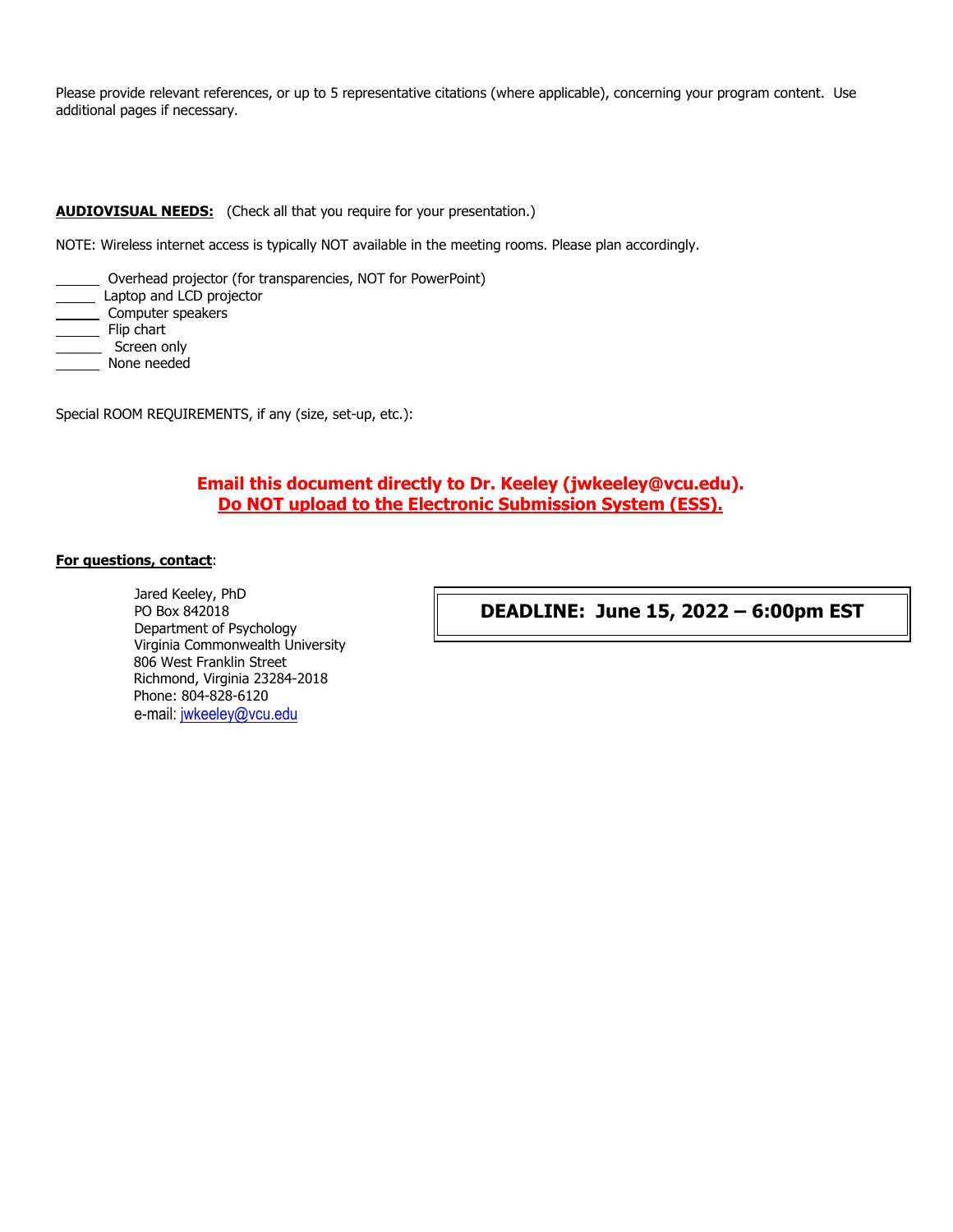# **Learning Outcomes**

Please review the learning outcomes you have provided above. These statements should clearly define what the participant will know or be able to do as a result of having attended the program, and they must be stated in measurable terms.

## **Criteria and Processes for Determining Proposed Programs' CE Eligibility**

Acceptable programs must adhere to the definition of continuing education in that they improve service to the public and enhance contributions to the profession. Programs that address the personal or professional well-being of the psychologist must also demonstrate how they meet the above definition.

Determination of eligibility is not made on the basis of topic alone. The responsibility is on the applicant to adequately establish the bridge between program content and the elements of the criteria. The more distant your topic appears to be from core disciplinary knowledge, the greater the responsibility we have to demonstrate the connection to improvement of services to the public and contributions to the profession.

#### **Illustrative Example of Learning Outcomes Title: BUILDING YOUR PRACTICE**

At the conclusion of this program, participants will be able to:

- Identify the professional, legal and ethical issues related to buying versus renting office space
- Describe regulatory issues concerning electronic medical records and billing systems
- Negotiate contracts for managed care services which maximize patient care
- Analyze and minimize confidentiality concerns involving shared office space
- Create ethically sound marketing tools and techniques Maximize case load through successful marketing
- Provide effective client advocacy to third party payors Design promotions to attract the self-pay clientele

#### **Acceptable learning outcomes Insufficient learning outcomes**

- Compare advantages and disadvantages of buying versus renting office space
- Learn to read a financial report
- Understand the limits of confidentiality
- Maximize income from managed care
- Appreciate the differences among treatments for ADHD
- Develop successful strategies for locating sublettors for office space
- 
- 

Note: Insufficient learning outcomes successfully articulate the advantages that might accrue to the practitioner, but do not extend these to underscore their value to the clients or the broader society that may follow from the knowledge gains associated with this program. Acceptable learning outcomes, by comparison, clearly identify the broader contributions that might support the welfare of the consumer and the society by addressing ethical and regulatory implications associated with successful business practice. They are also stated in terms of what the attendee will know or be able to do at the end of the learning experience.

#### **Illustrative Example of Learning Outcomes Title: SUCCEEDING IN AN ACADEMIC CAREER**

At the conclusion of this program, participants will be able to:

#### **Acceptable learning outcomes**

- 1. identify the practical applications for teaching effectiveness of building a systematic research program
- 2. identify relevant ethical codes associated with research, clinical, or academic supervision with students
- 3. negotiate the regulatory and ethical information regarding publication and grant writing with colleagues or students
- 4. apply appropriate mentoring skills for maximal student growth
- 5. describe how academic policies and the administrative structure can create more efficient classrooms and labs
- 6. state the typical requirements for academic advancement in various types of institutions

#### **Insufficient learning outcomes**

- 1. identify the advantages in advancing one's career of having a systematic research program
- 2. manage the complexities of scheduling research assistants, supervisees and other helpers
- 3. negotiate the ins and outs of getting publications and grants
- 4. discharge advising obligations while still having time to write
- 5. increase chances for retention, tenure, and promotion through understanding academic policies and the administrative structure
- 6. understand the requirements for academic advancement in various types of institutions